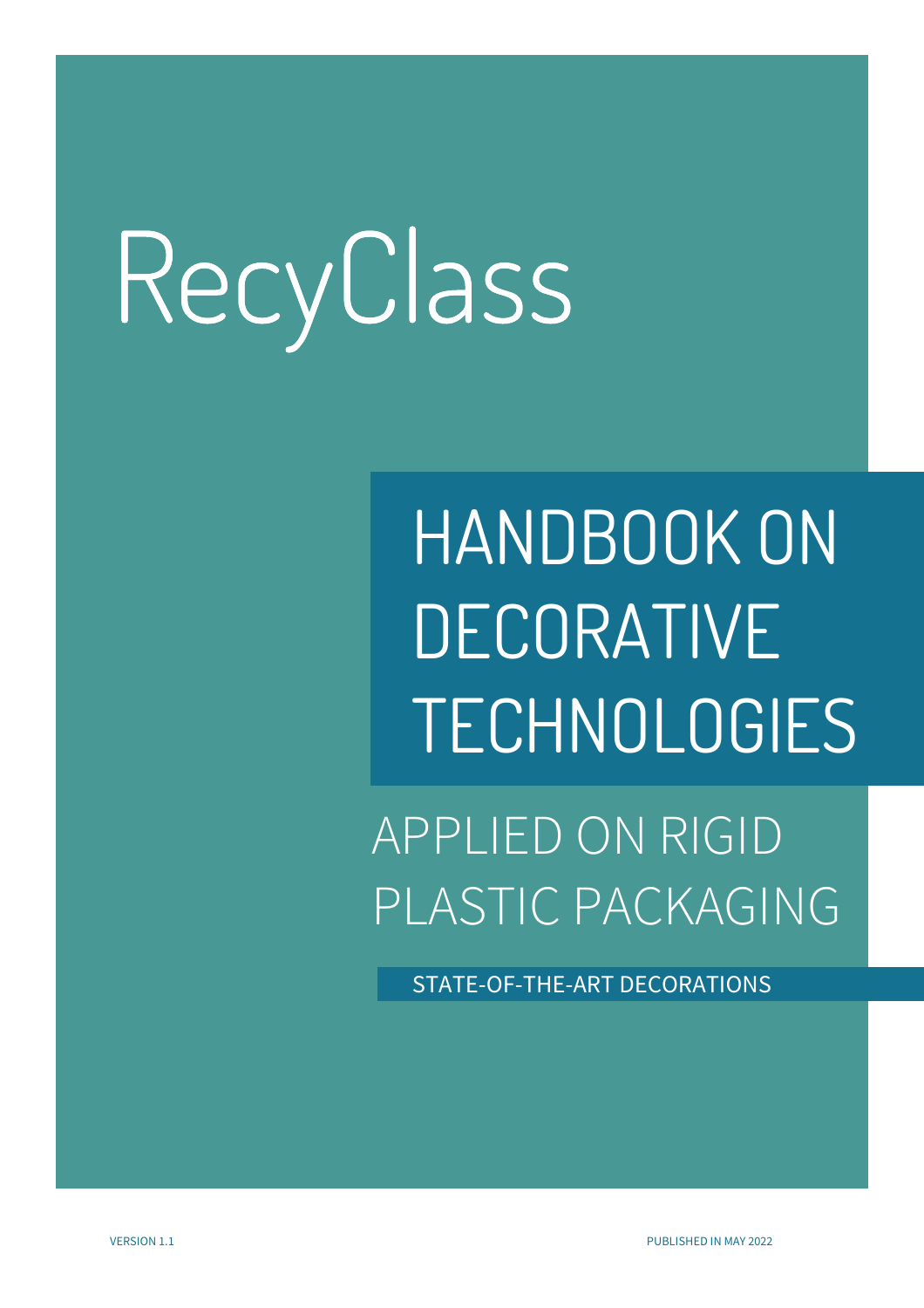### <span id="page-1-0"></span>CONTENT

| 1.   |       |  |  |  |
|------|-------|--|--|--|
| 2.   |       |  |  |  |
| 2.1  |       |  |  |  |
| 2.2  |       |  |  |  |
| 2.3  |       |  |  |  |
| 2.4  |       |  |  |  |
|      | 2.4.1 |  |  |  |
|      | 2.4.2 |  |  |  |
|      | 2.4.3 |  |  |  |
| 2.5  |       |  |  |  |
|      | 2.5.1 |  |  |  |
|      | 2.5.2 |  |  |  |
| 2.6  |       |  |  |  |
| 2.7  |       |  |  |  |
| 2.8  |       |  |  |  |
|      | 2.8.1 |  |  |  |
|      | 2.8.2 |  |  |  |
|      | 2.8.3 |  |  |  |
| 2.9  |       |  |  |  |
| 2.10 |       |  |  |  |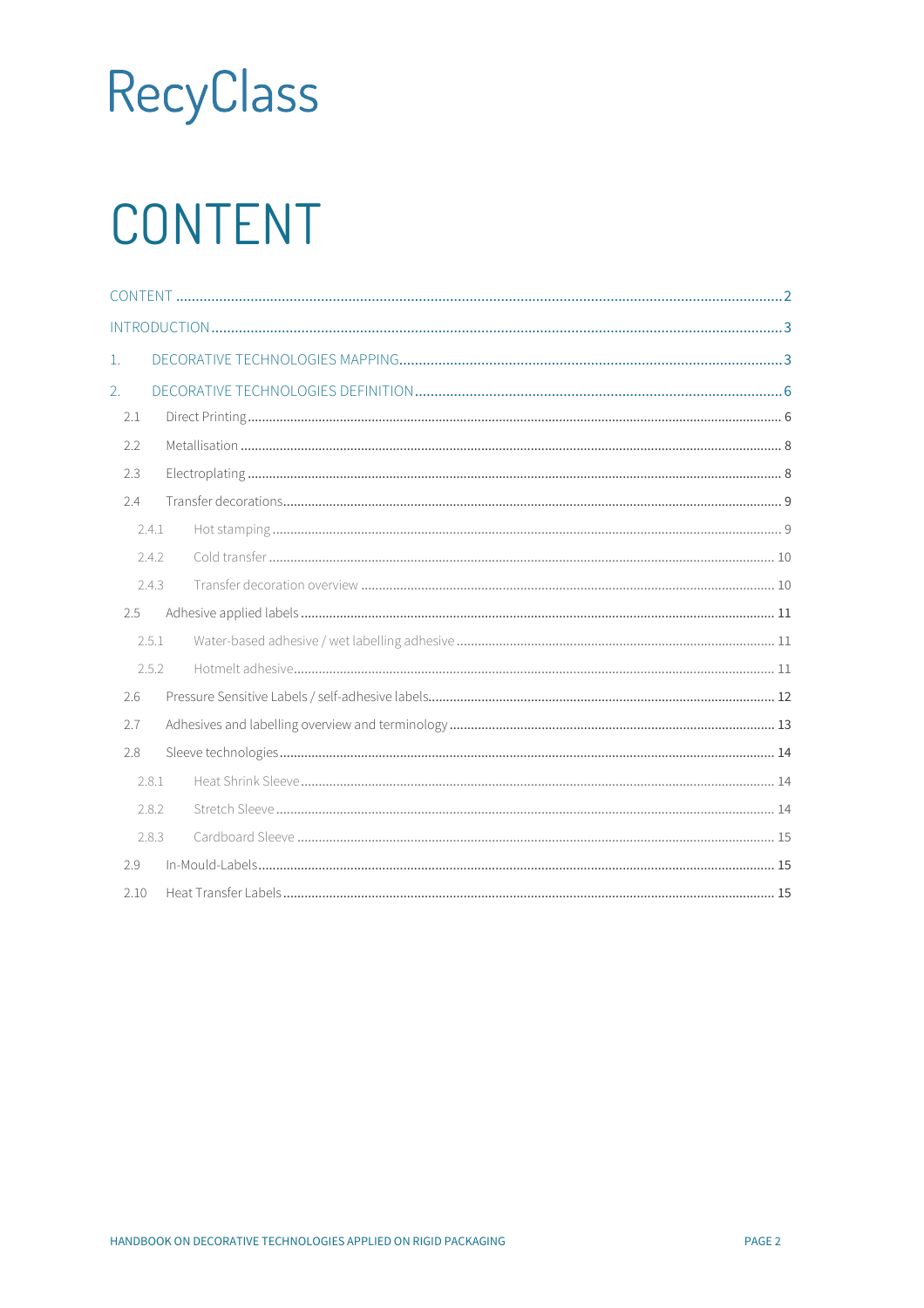### <span id="page-2-0"></span>INTRODUCTION

This document aims to map and define all existing decorative technologies applied on rigid plastic packaging made from HDPE, PP, PET & PS materials in the EU market. The following definitions are provided by RecyClass Decoration Taskforce and are complementary to the Design for Recycling Guidelines and the Design Book. This handbook targets different purposes:

- Providing an exhaustive list of the decorative technologies applied on rigid plastic packaging in the EU market;
- Harmonizing the nomenclature and definitions on decoration technologies;
- Providing clear information on the structures and application processes of decoration technologies.

As the present, the document corresponds to the current state-of-the-art, and it will be periodically updated following the latest developments on decoration technologies on rigid plastic packaging in the EU market.

Based on the exhaustive mapping, this document also enables companies to have an overview of the available decoration technologies in order to find alternatives to further improve the design-for-recycling of rigid plastic packaging. Moreover, this document aims to be used in combination with the Design for Recycling Guidelines<sup>[1](#page-2-2)</sup> developed by RecyClass to understand the compatibility of each technology with a dedicated recycling stream.

### <span id="page-2-1"></span>1. DECORATIVE TECHNOLOGIES MAPPING

The RecyClass Decoration Taskforce participants identified ten main categories of decorations, as listed below, that include all types of printing, labelling, metallisation, and partial metallisation technologies. Attached electronics are reported as well, even if their compatibility with mechanical recycling has not been yet demonstrated and are therefore not described in this document (*version 1.1*).

Table 1 maps the decorative technologies that are applied today on HDPE, PP, PET & PS rigid containers and summarizes their key parameters. Detailed definition and explanation of each technology can be found in section 2.

<span id="page-2-2"></span>*<sup>1</sup> RecyClass Design for Recycling Guidelines available at:* <https://recyclass.eu/recyclability/design-for-recycling-guidelines/>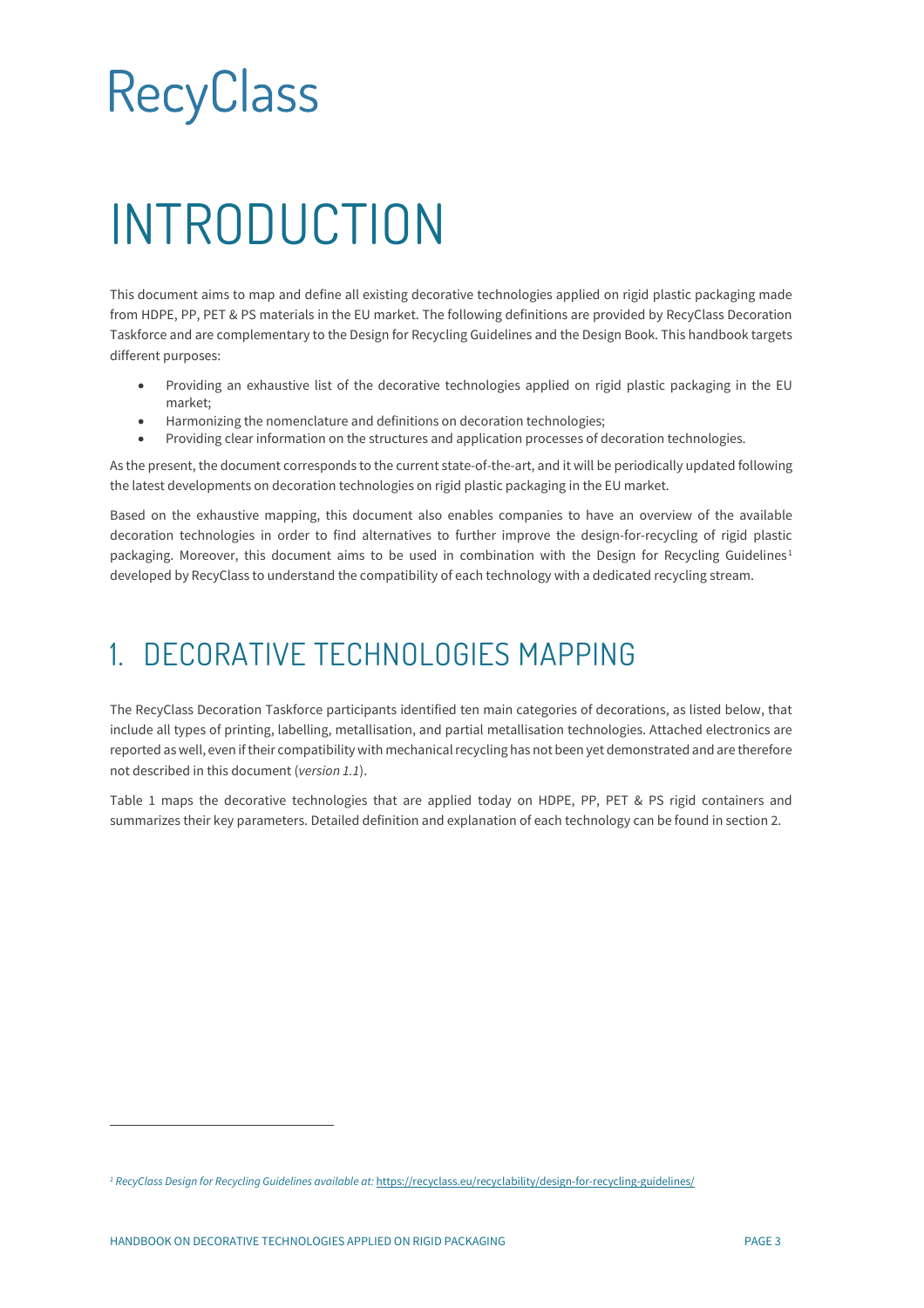

#### **DECORATIVE TECHNOLOGY TECHNOLOGY SUB-CATEGORY ADHESIVE TECHNOLOGY TECHNOLOGY CHEMICAL NATURE PRINTING INKS RECYCLING BEHAVIOUR DIRECT PRINTING** Conventional printing No adhesive n.a. Common printing and finishing inks binders: NC, PVB, PVC, PU, Acrylates Not separable Digital printing **METALLISATION** Physical vapor deposition No adhesive Aluminium *Cf. direct printing* Not separable **ELECTROPLATING** Chemical metal deposition No adhesive Palladium, Nickel, Copper, n.a. Metallised parts separable by density  $(>1 \text{ g/cm}^3)$ **TRANSFER TECHNOLOGIES** Cold Transfer Water-based (dispersion) Polyacrylates (conventional drying or UV curing) Optionally metallisation *Cf. direct printing* Not separable as finishing (direct printed) Hot Stamping | Hotmelt Polyacrylates, Polyamides, Polyolefins, rubber, natural polymers, and more Optionally metallisation **ADHESIVE APPLIED LABELS** Water-based adhesive (cut & stack) Wet application before label application Acrylic Natural polymers *Cf. direct printing* Separable if washable or releasable adhesive Hotmelt adhesive (wraparound) Folyolefin / EVA<br>around) Folyolefin Hotmelt Polyolefin / EVA<br>Block-copolymer rubber Partially separated after grinding and completely if washable or releasable adhesive

*Table 1: Decorative Technologies Overview*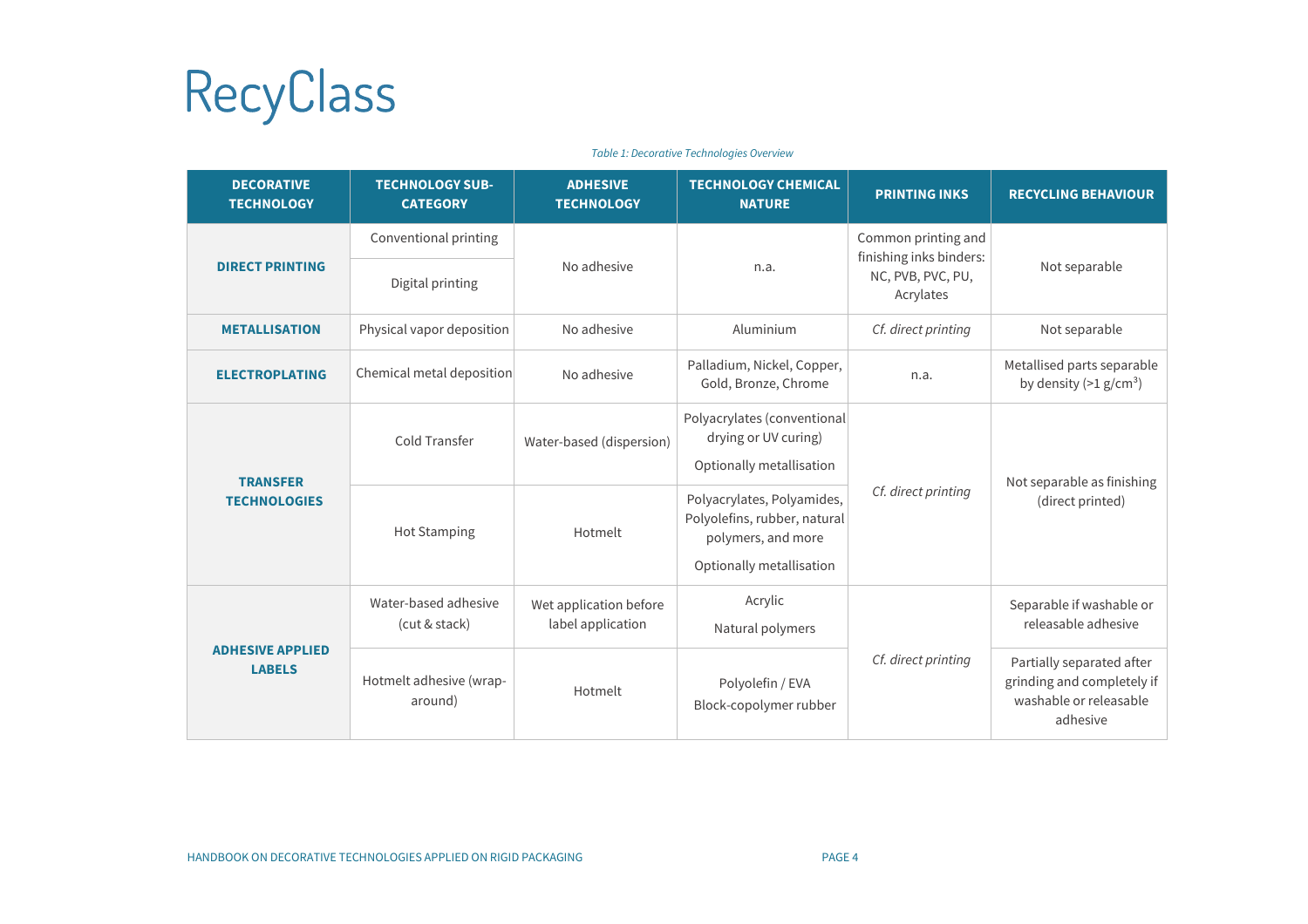RecyClass

| <b>DECORATIVE</b><br><b>TECHNOLOGY</b>     | <b>TECHNOLOGY SUB-</b><br><b>CATEGORY</b> | <b>ADHESIVE</b><br><b>TECHNOLOGY</b>           | <b>TECHNOLOGY CHEMICAL</b><br><b>NATURE</b>                      | <b>PRINTING INKS</b> | <b>RECYCLING BEHAVIOUR</b>                           |
|--------------------------------------------|-------------------------------------------|------------------------------------------------|------------------------------------------------------------------|----------------------|------------------------------------------------------|
|                                            |                                           | Water-based (emulsion)                         | Acrylic                                                          |                      | Separable if washable or<br>releasable adhesive      |
| <b>PRESSURE SENSITIVE</b><br><b>LABELS</b> |                                           | Hotmelt                                        | Polyolefin / EVA<br>UV-curable acrylic<br>Block-copolymer rubber | Cf. direct printing  |                                                      |
|                                            | <b>Heat Shrink Sleeves</b>                | No adhesive                                    | n.a.                                                             | Cf. direct printing  | Removable after grinding<br>and wind-sifting         |
| <b>SLEEVE TECHNOLOGIES</b>                 | <b>Stretch Sleeves</b>                    |                                                |                                                                  |                      |                                                      |
|                                            | Cardboard Sleeves (self-<br>detachable)   |                                                |                                                                  |                      | Removable by mechanical<br>stress (e.g., compaction) |
| <b>IN-MOULD-LABELS</b>                     |                                           | No adhesive (generally)                        | n.a.                                                             | Cf. direct printing  | Not separable                                        |
| <b>HEAT TRANSFER LABELS</b>                |                                           | Water based or solvent<br>based heat activated | Wax                                                              | Cf. direct printing  | Not separable                                        |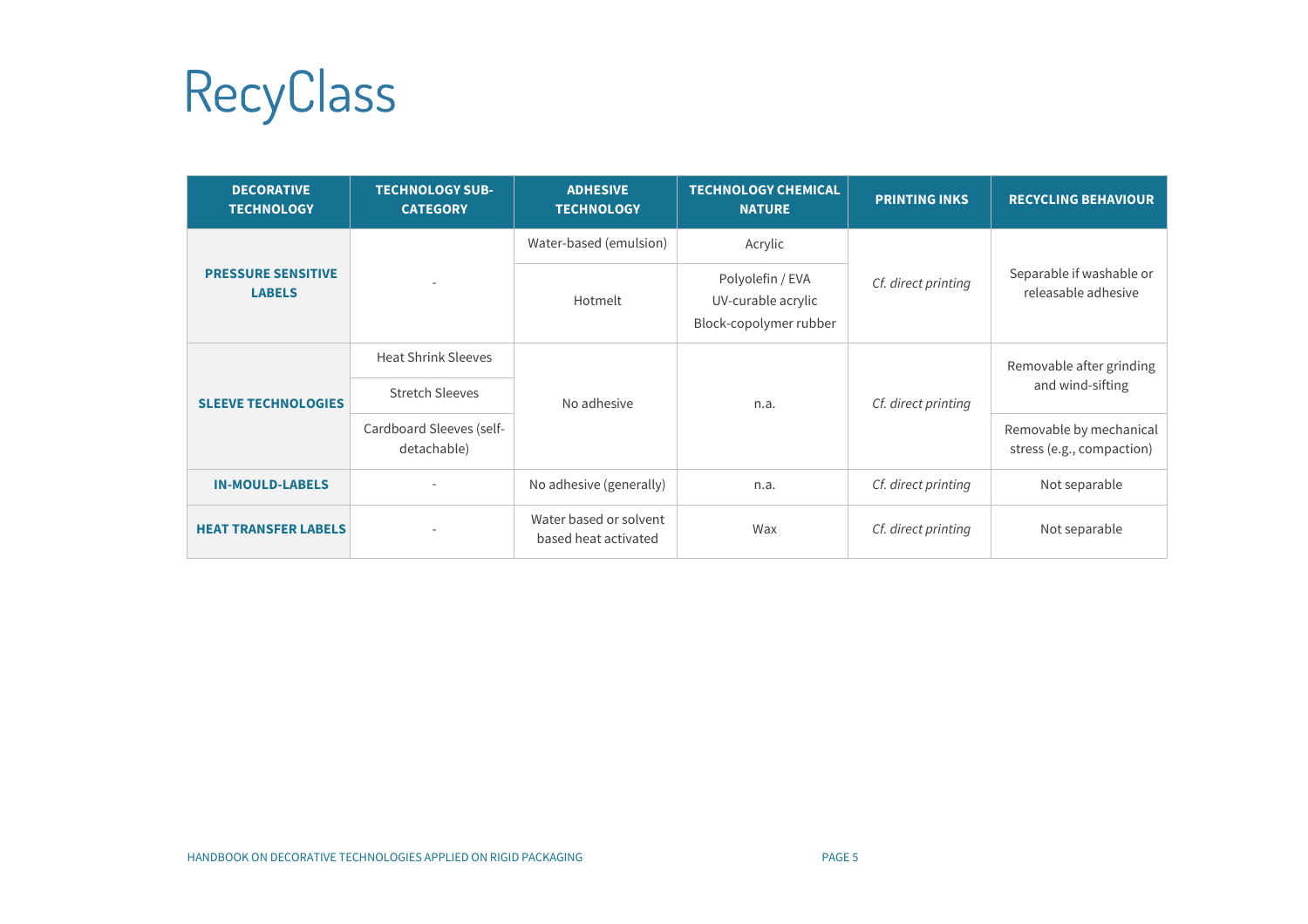### <span id="page-5-0"></span>2. DECORATIVE TECHNOLOGIES DEFINITION

The definitions were developed by the RecyClass Decoration Taskforce, that includes companies from the entire plastic value chain and European industry associations represented by experts in field of packaging decoration. The document is recognised by the European Printing Ink Association $^2$  $^2$  (EuPIA), the Association of the European Adhesive & Sealant Industry<sup>[3](#page-5-3)</sup> (FEICA), and the European association for the self-adhesive label industry<sup>[4](#page-5-4)</sup> (FINAT), who contributed toward establish a common terminology within Europe.

#### <span id="page-5-1"></span>2.1 DIRECT PRINTING

Direct printing technology deposits ink layers on the packaging without using any substrate (e.g., label). Direct printing can be applied with various **printing processes** that include silkscreen, offset, dry offset, flexography, or gravure. Each process can be characterized by the thickness of the inks layer deposited:

|                                        | <b>PRINTING PROCESS</b> | <b>INK DEPOSIT</b><br><b>THICKNESS*</b>                                                                            | <b>TYPICAL APPLICATIONS</b>                                            |
|----------------------------------------|-------------------------|--------------------------------------------------------------------------------------------------------------------|------------------------------------------------------------------------|
|                                        | Silkscreen              | $5 - 280 \mu m$                                                                                                    | textiles, labels                                                       |
| <b>CONVENTIONAL</b><br><b>PRINTING</b> | Offset                  | paper, folding carton, and as lower<br>volume films (often UV-offset for<br>$0,5 - 2 \mu m$<br>sleeves and labels) |                                                                        |
|                                        | Flexography             | $1 - 8 \mu m$                                                                                                      | all type of packaging materials                                        |
|                                        | Gravure                 | $1 - 20 \mu m$                                                                                                     | all type of packaging materials                                        |
|                                        | Inkjet                  | $1 - 3 \mu m$                                                                                                      | all type of packaging materials                                        |
| <b>DIGITAL PRINTING</b>                | Electrophotography      | $±10 \mu m$                                                                                                        | paper mainly, and films only for<br>specific applications (low volume) |

*Table 2: Printing Processes*

*\* Coating weight (gsm) can be calculated with the density of the inks (for density of 1 g/cm³, thickness is the same as the coating weight).* 

RecyClass endorsed the **definition** of EuPIA<sup>[5](#page-5-5)</sup> on inks:

a. Mixtures of colourants with other substances which are applied on materials to form a graphic or decorative design together with or without.

<span id="page-5-2"></span>*<sup>2</sup>* <https://www.eupia.org/>

<span id="page-5-3"></span>*<sup>3</sup>* <https://www.feica.eu/>

<span id="page-5-4"></span>*<sup>4</sup>* <https://www.finat.com/>

<span id="page-5-5"></span>*<sup>5</sup> EuPIA definition of inks and other associated definitions can be found in the* [EuPIA glossary](https://www.eupia.org/fileadmin/user_upload/181031_Standard_Glossary_of_Food_Contact_Material_Inks_and_Coatings_Terms.pdf)*.*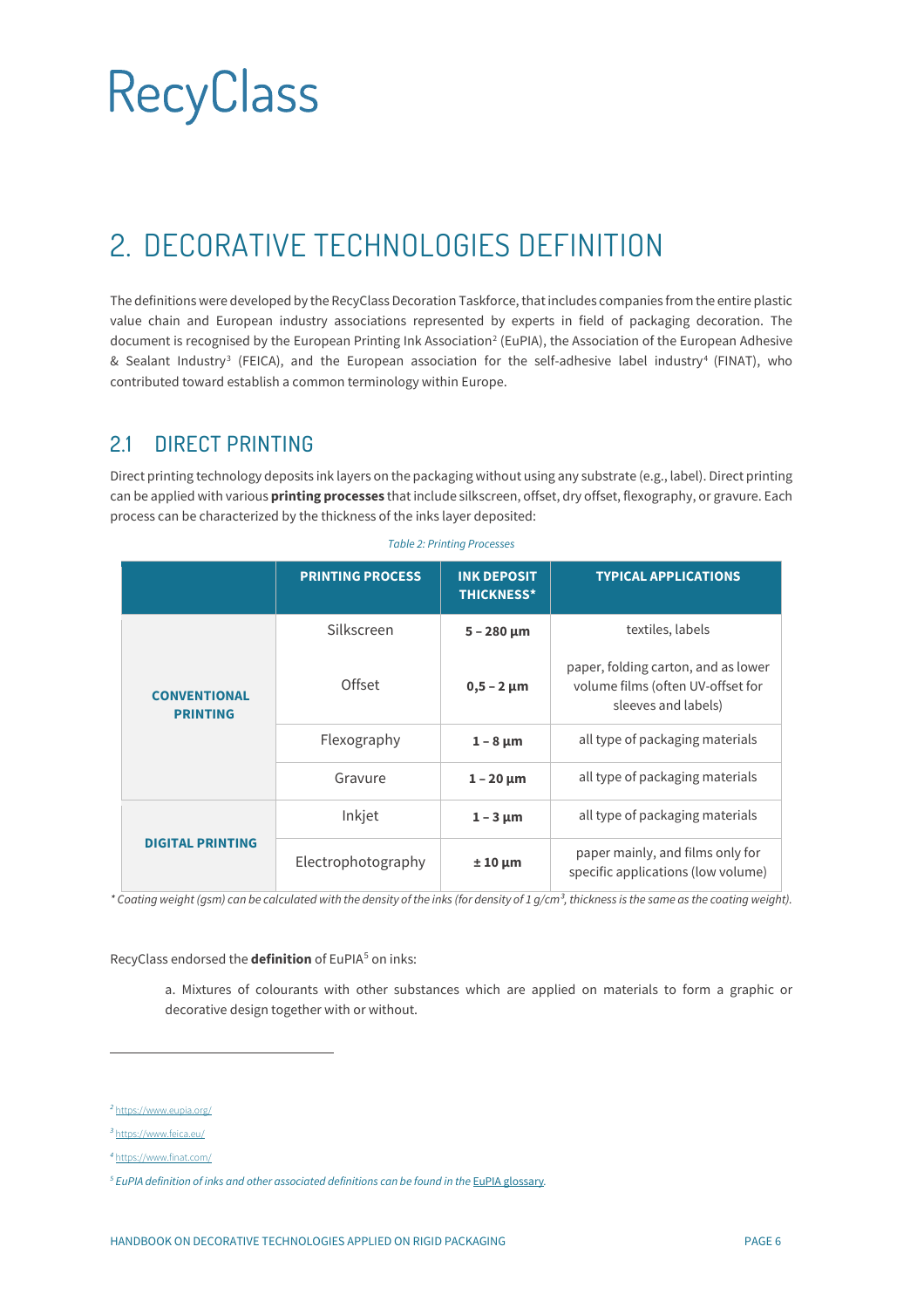b. Other coloured or uncoloured overprint varnishes/ coatings or primers which are normally applied in combination with a) in order to enable the printed design to achieve specific functions such as ink adhesion, rub resistance, gloss, slip/friction, durability etc.

However, the term "Printing inks" does not include coatings which are applied with the prime objective of enabling the material or article to achieve a technical function such as heat sealing, barrier, etc., as opposed to a graphic effect, even though they may be coloured. These "coatings" with a purely technical function should be considered separately, as they are out of the decorative technologies' scope.

Several **types of inks** have been identified as common for direct printing. Usually, inks are made of 4 different components: solvent, polymeric binder, pigments, and some additives. Several types of binders are present on the market and can be characterized by their chemical nature: NC (nitrocellulose), PVB (polyvinyl butyral), PVC (polyvinyl chloride), PU (polyurethane), and acrylates are most commonly used materials, but others like PA (polyamide), CAP (celluloseacetopropionat), or CAB (celluloseacetobutyrat) are also used. Once applied on the packaging, inks are dried by heat to remove the solvent or cured with UV (ultraviolet) or EB (electron beam) radiation. The different printing technologies use the same type of pigments. Coloured pigments are typically organic substances of different structures (Azo, Naphtol AS, Quinacridon, Phthalocyanin, etc.). Regarding white pigments, titanium dioxide remains the main used inorganic filler, but other such as SiO<sub>2</sub>, CaCO<sub>3</sub> or BaSO<sub>4</sub> are also used.



*Figure 1: Composition of A) wet flexography / gravure inks, B) dried solvent or water-based inks, and C) UV- or EB-cured flexography and offset inks*

However, it is worth to consider separately printing and finishing:

- **- Printing** is the process for ink deposition and includes all types of inks deposited by conventional and digital processes, as reported above.
- **- Finishing** is related to additional coatings deposited on the printing, providing additional functions to the decoration (protection, visual aspect, etc.). Two types of finishing technologies can be identified:
	- $\circ$  Spraying or lacquering, that can be additional uncoloured varnish or coloured lacquer;<br> $\circ$  Transfer technologies, such as cold foil and hot stamping (cf: transfer technologies sect
	- Transfer technologies, such as cold foil and hot stamping (*cf*: transfer technologies section).

A sub-family of printing inks are **metallised inks**. Some types of metallic inks can provide very high reflectance properties, that differ from standard inks. Standard inks are typically formulated with metal pigments made by grinding (flakes or silver dollar type). For high end applications, inks based on PVD (physical vapor deposition) aluminium pigments can be used. It is noteworthy that standard metal pigments do not reach the high gloss level of PVD pigments.

Synonyms of metallised inks that can be found on the market are: VMF or VMP based inks (vacuum metallised flakes or pigments). Moreover, **digital printing technologies** (e.g., conductive inks) applied with conventional printing processes are also under development and should be investigated in the future.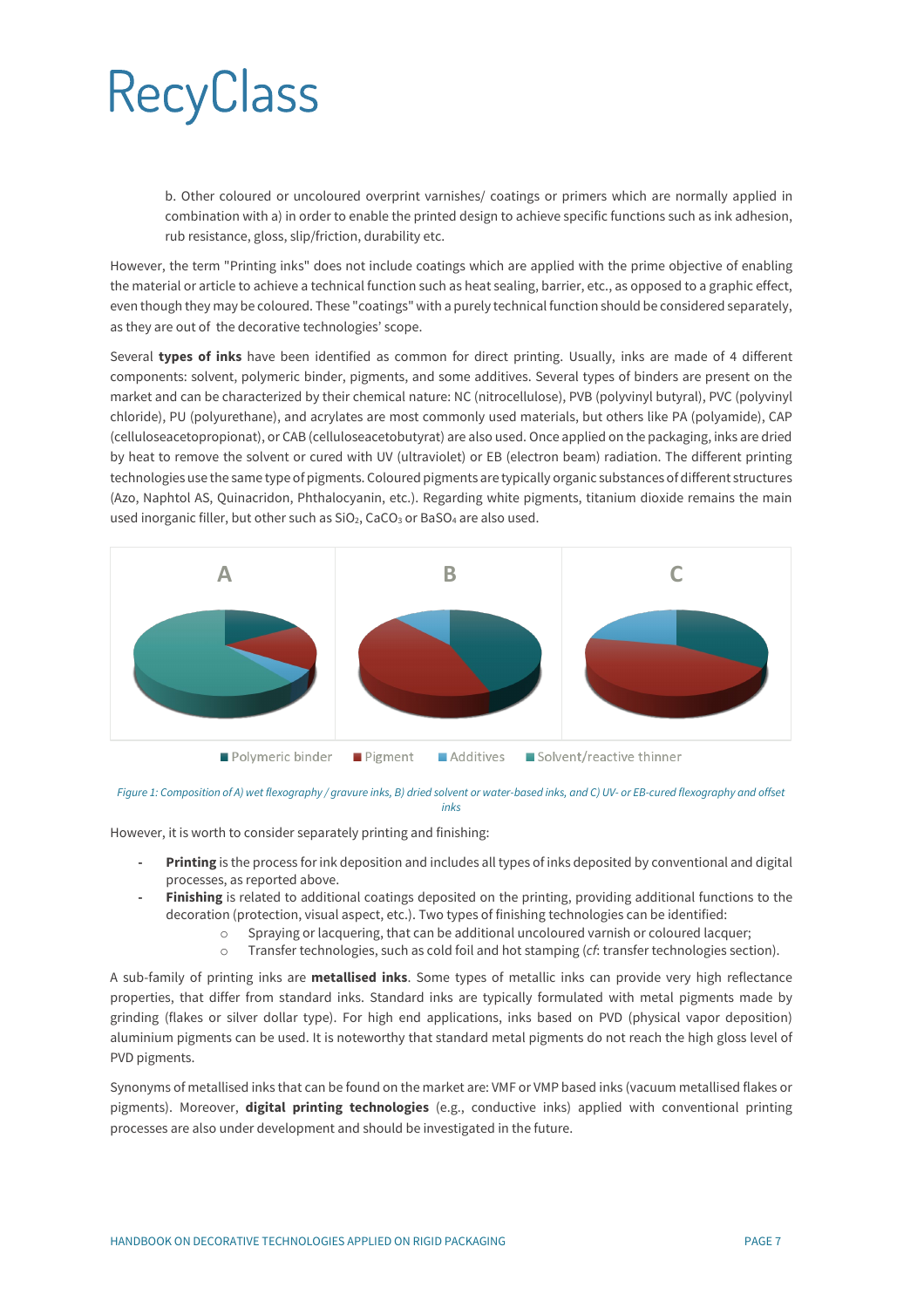#### <span id="page-7-0"></span>2.2 METALLISATION

Metallisation is deposited via **Physical Vapor Deposition** (PVD, Vacuum metallisation or PVD substrates). Aluminium metallisation is deposited on the substrate, that can be either the container or a label, and representing a thin aluminium layer (about 100nm).

For most of the label industry, metallisation is incorporated by the manufacturer of the substrate prior to printing. A few printers/converters have the ability to apply metallisation in-house. Metallisation can be applied on paper labels as well. Printing metallised substrates often requires the use of a primer, prior to applying white and/or colours inks.

#### <span id="page-7-1"></span>2.3 ELECTROPLATING

Another process to deposit a metal coating on a rigid packaging is **electroplating** (or galvanization), that consists of the metallisation of different metals (aluminium, chrome, bronze) representing a thicker layer (0.1 to 1mm). In detail, electroplating is the deposition of metal ions onto plastic parts (containers, caps, other rigid attachments) via an electrochemical process. The process consists of two phases:

- **- Chemical phase**: The substrate surface must be conductive, and plastic is not. The chemical phase aims at making the plastic surface conductive. Surface roughness is created to facilitate metal deposition. Palladium is embedded into the porosities, which metal will catalyse the deposition of chemical nickel, making the surface conductive.
- **- Electrodeposition phase**: deposition of successive metal layers on the substrate. Copper is plated as malleable metal (accepts the curbs of the substrate) and covered with nickel to protect it from oxidation. The final deposit can be palladium, gold, bronze, nickel, or chrome depending on the colour required.

Types of substrates commonly used are ABS, ABS-PC and PP, and layers distribution is the following:

- **-** 1st layer: Palladium
- **-** 2nd layer: Nickel 0,1µm
- **-** 3rd layer: Copper 10 to 20µm
- **-** 4th layer: Nickel 5 to 15µm
- **-** 5th layer: Palladium 0,03µm OR Gold 0,05µm OR Bronze OR Nickel OR Chrome all 0,1 to 0,2µm

Electroplating can only be applied on filled plastic parts to allow for metal deposit. The density of those parts may thus increase, leading to densities greater than 1  $g/cm<sup>3</sup>$  for the PP parts and therefore, modifying their floating behaviour.



*Figure 2: Electroplated plastic*



*Figure 3: Electroplating process*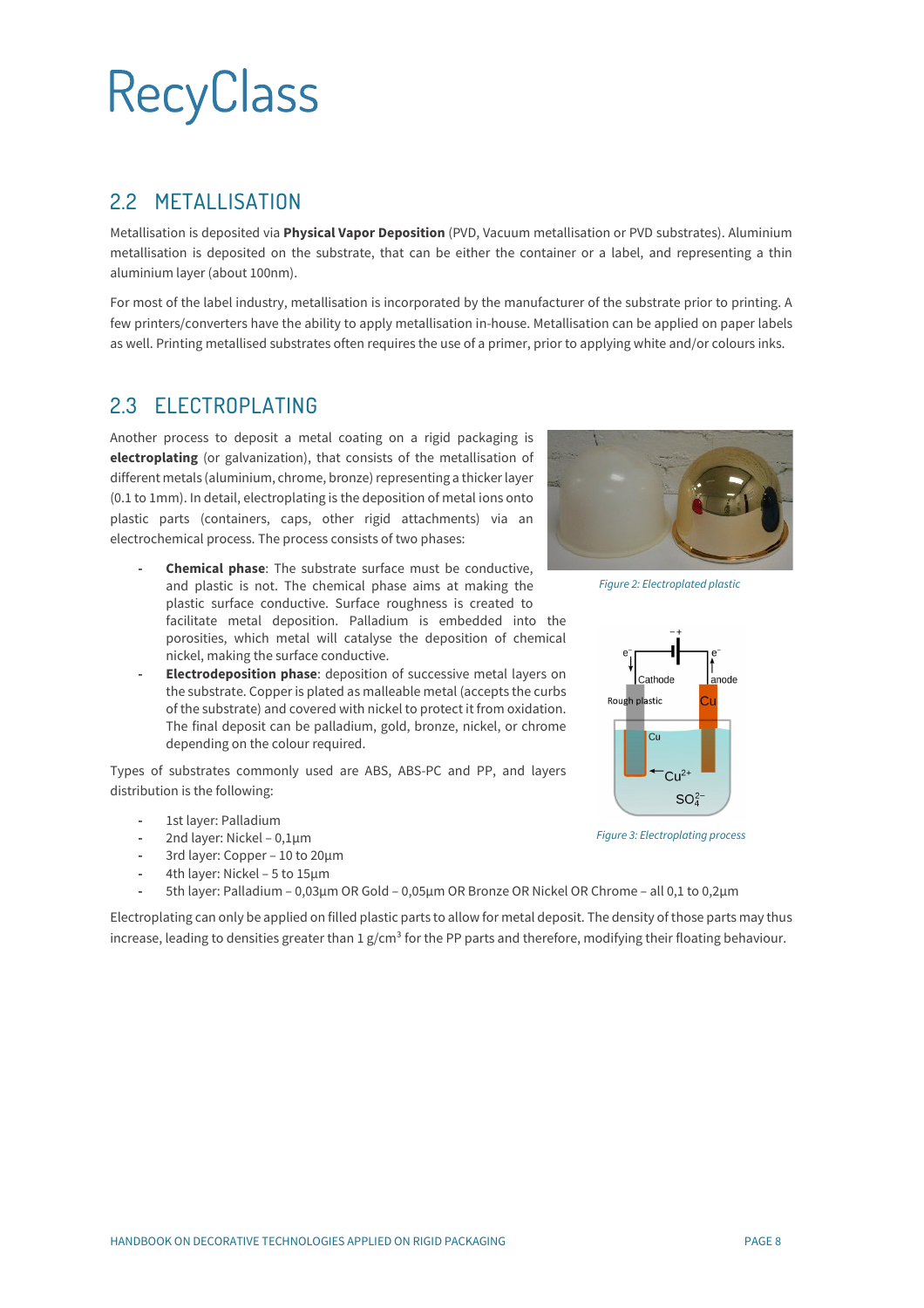#### <span id="page-8-0"></span>2.4 TRANSFER DECORATIONS

There are two main technologies for transfer decoration. Both are characterized by a multilayer structure that includes metallisation as reported in Figure 4. Metallisation is optional and made by physical vapor deposition (~ 10 nm aluminium and representing about 1% of total decoration weight).

Apart from the carrier and the release layer, all layers will be transferred to the packaging. As reported above, transfer decorations can be characterized as finishing technologies.



carrier release laver protective layer metallization adhesive layer

 $\rightarrow$  Total thickness of all layers 1.5 to 3 g/m<sup>2</sup>  $\approx$  1.5 to 3 µm

*Figure 4: Common structure for transfer decoration*

#### <span id="page-8-1"></span>2.4.1 HOT STAMPING

Hot stamping is mostly used offline when embellishment is required on a pre-printed substrate. Three processes exist to apply hot stamping: Peripheral stamping (the substrate rotates while decorated), Vertical Stamping (process illustrated on the left), and Roll-on (process illustrated on the right).



*Figure 7: (left) Vertical stamping process and (right) Roll-on stamping process*

The processes require no prior nor subsequent treatment processes such as priming or curing. The transfer process as such is a physical operation. The optically active layers of the hot stamping product are transferred to the print substrate by means of a heated stamping die and mechanical pressure. During the transfer process, the raised surfaces of the die come into contact with the hot stamping product. In the areas of contact, layers are released from the carrier foil and simultaneously bonded to the print substrate as a result of the heat of the die and defined contact pressure and time (adhesive being an integral component of the hot stamping foil).



*Figure 8: Example of packaging after hot stamping*

The **types of inks** used for the printing are the same as for conventional direct printing (*cf*: Direct printing section). The **coating weight** depends on the process

and is related to the thickness of transfer finish, around 2,5  $g/m^2$  (including protective, metallization and adhesive layer).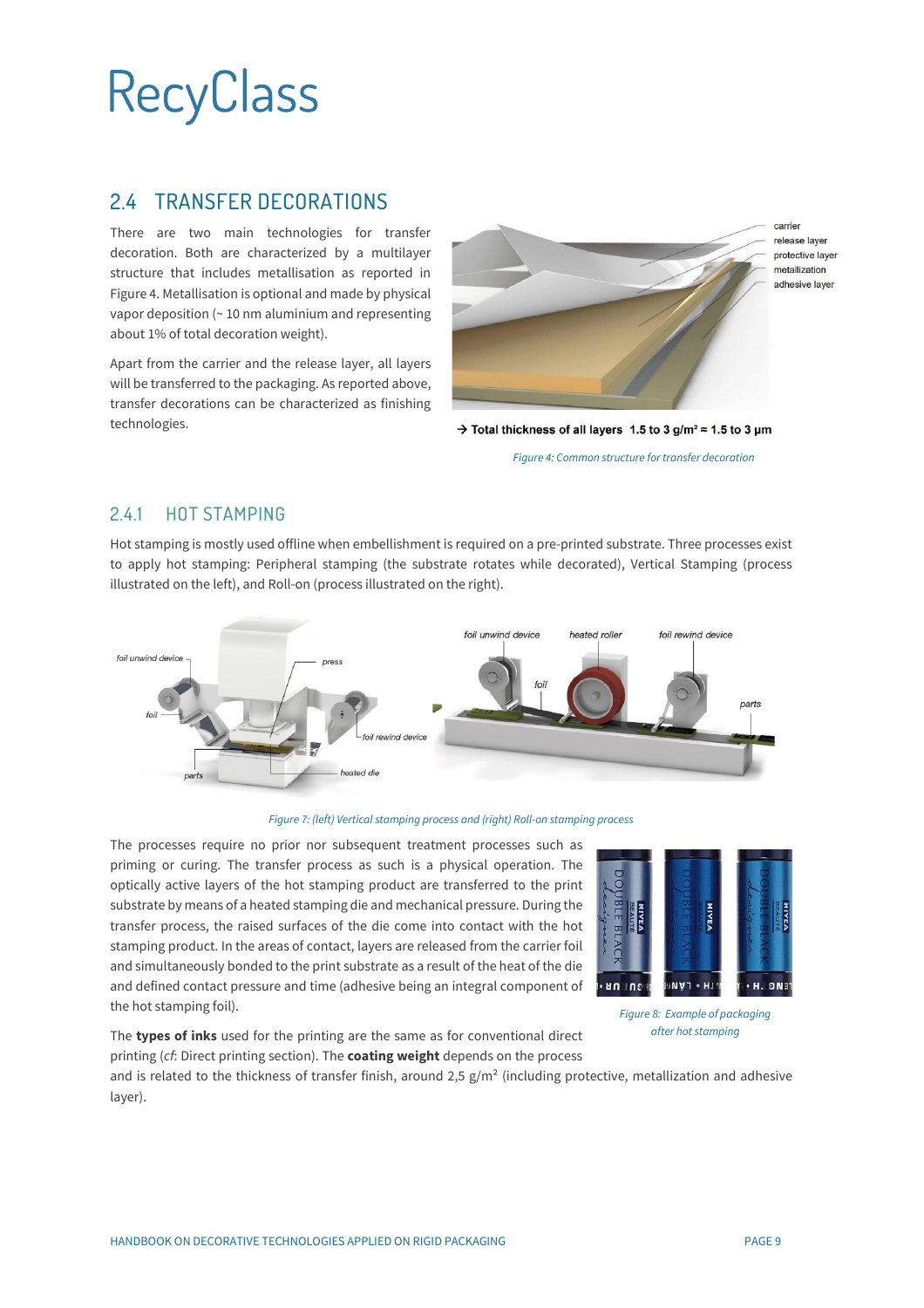#### <span id="page-9-0"></span>2.4.2 COLD TRANSFER

Often described as an evolution of hot stamping, cold transfer is a method of applying metallic layers onto a substrate utilizing an adhesive rather than the die as in hot stamping. Cold transfer can be done two ways and they differ distinctly from one another with regard to their application methods, the transfer technique employed, and the components used (i.e., substrate, adhesive and product grades). Synonym of this technology is cold foiling, while additional proprietary processes can be used to name cold transfer technologies.



*Figure 5: Representation of Cold transfer process*

Two **processes** are used to obtain the printing of the cold transfer:

- **-** Narrow-web flexographic (or letterpress or offset printing): mainly used for self-adhesive labels made of plastic, generally PE or PP. Paper labels, tube laminates, IML labels and folding boxes are more and more often being finished by means of narrow-web printing as well.
- **-** Sheet-fed offset printing: predominantly used to finish commercial print jobs, magazines, packaging, and wet-adhesive labels.

Additional proprietary processes exist as well to decorate extruded tubes with a metallised transfer product, that can differ from narrow-web and sheet fed decoration.

**Conventional and digital printing processes** can both be used to apply metallised layers via print foils for cold transfer. As for hot stamping technology, the **types of inks** used for the printing are the same as for conventional direct printing (*cf*: Direct printing section). No solvent is used ("dried inks"). The **coating weight** depends on the process and is related to the thickness of transfer finish, around 2 g/m² (including protective, metallization and adhesive layer).



*Figure 6: Example of tubes with Cold transfer decoration*

#### <span id="page-9-1"></span>2.4.3 TRANSFER DECORATION OVERVIEW

The following table summarizes where the transfer decorations can be applied:

*Table 3: Application domains of transfer decorations*

| <b>DECORATION / PLASTIC</b><br><b>SUBTRATES</b> | DISH, CAP,<br><b>MASCARA</b> | <b>LABELS</b> | <b>SLEEVES</b> | <b>TUBES</b> |
|-------------------------------------------------|------------------------------|---------------|----------------|--------------|
| <b>HOT STAMPING</b>                             |                              |               |                |              |
| <b>COLD TRANSFER</b>                            |                              |               |                |              |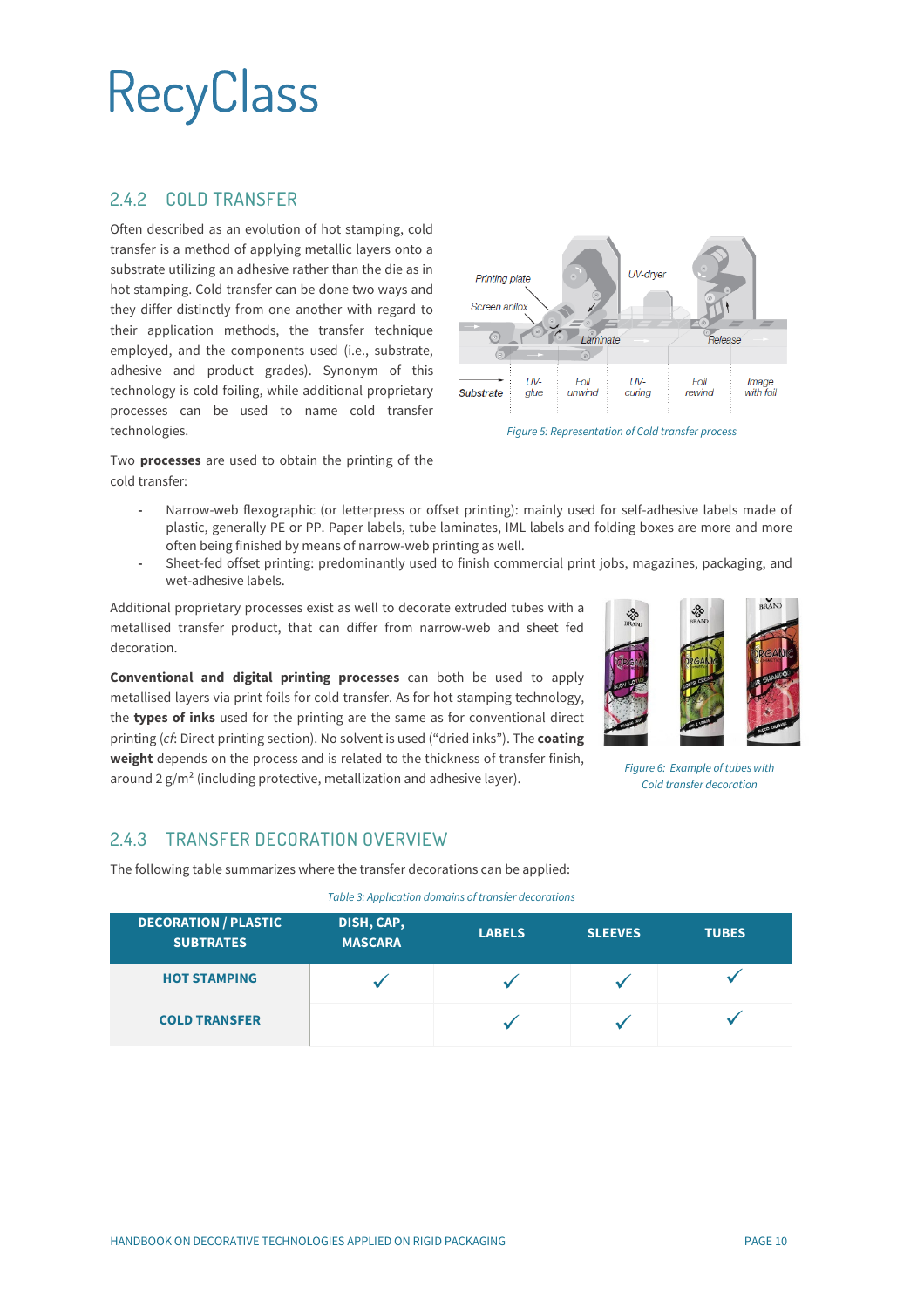### <span id="page-10-0"></span>2.5 ADHESIVE APPLIED LABELS

There are two main technologies for adhesive applied labels. Both are characterized in that adhesive is applied to the label or container immediately prior to the label application during the labelling operations.

#### <span id="page-10-1"></span>2.5.1 WATER-BASED ADHESIVE / WET LABELLING ADHESIVE

Wet labelling (or cut & stack labelling) is used for the attachment of a pre-cut label. The back of the label is coated during application with a water-based adhesive (natural or synthetic polymer). The adhesive typically covers the entire surface.

The labelstock is paper, with a thickness between 80-100 microns. Labels are supplied in pre-cut singles. Paper labelstock is porous enough to typically allow for wash-off at relatively mild<sup>[6](#page-10-3)</sup> conditions.

The adhesive is either acrylic-based or made from natural polymers such as starch and casein.

#### <span id="page-10-2"></span>2.5.2 HOTMELT ADHESIVE

Hotmelt labelling (or wrap-around labelling) is used for labels that wrap around the full circumference of the packaging. This type of label is fixed by applying hotmelt adhesive, typically at the leading and trailing edges, on the labelling line.

The labelstock typically is white-opaque and transparent OPP, or to a minor extent PET and PE, with a thickness of the substrates between 30-50 microns. Labels are supplied as rolls. The nature of the adhesive is typically polyolefin / EVA or block-copolymer rubber hotmelt.

Adhesive applied labels are printed by gravure, flexography (UV and solvent based), offset lithography and digitally.

Fibre-based decorations can also be applied on rigid containers using hotmelt adhesive. The manufacturing process consists of the production of the fibre-based wrap with offset printing and a wrapping step where the label is wrapped around a thermoformed or blow-moulded container.

The **fibre-based materials** are divided into two categories based on their weight and thickness:

- **-** Paper materials with a basis weight below 225gsm or a thickness less than 0.1mm. Thin paper (below 110 gsm) can typically be used in banderol applications.
- **-** Cardboard-based materials with a higher basis weight up to 250gsm for recycled paper cardboard and thicker than paper materials.



*Figure 9: Example of adhesive applied labels*



*Figure 10: Example of (top) wet labelling adhesives, (bottom) hotmelt adhesive uses*





*Figure 11: Example of a paper banderol decoration on plastic packaging*

<span id="page-10-3"></span>*<sup>6</sup> European standard recycling processes for HDPE & PP rigid packaging use cold washing conditions (20-40°C) without caustic soda.*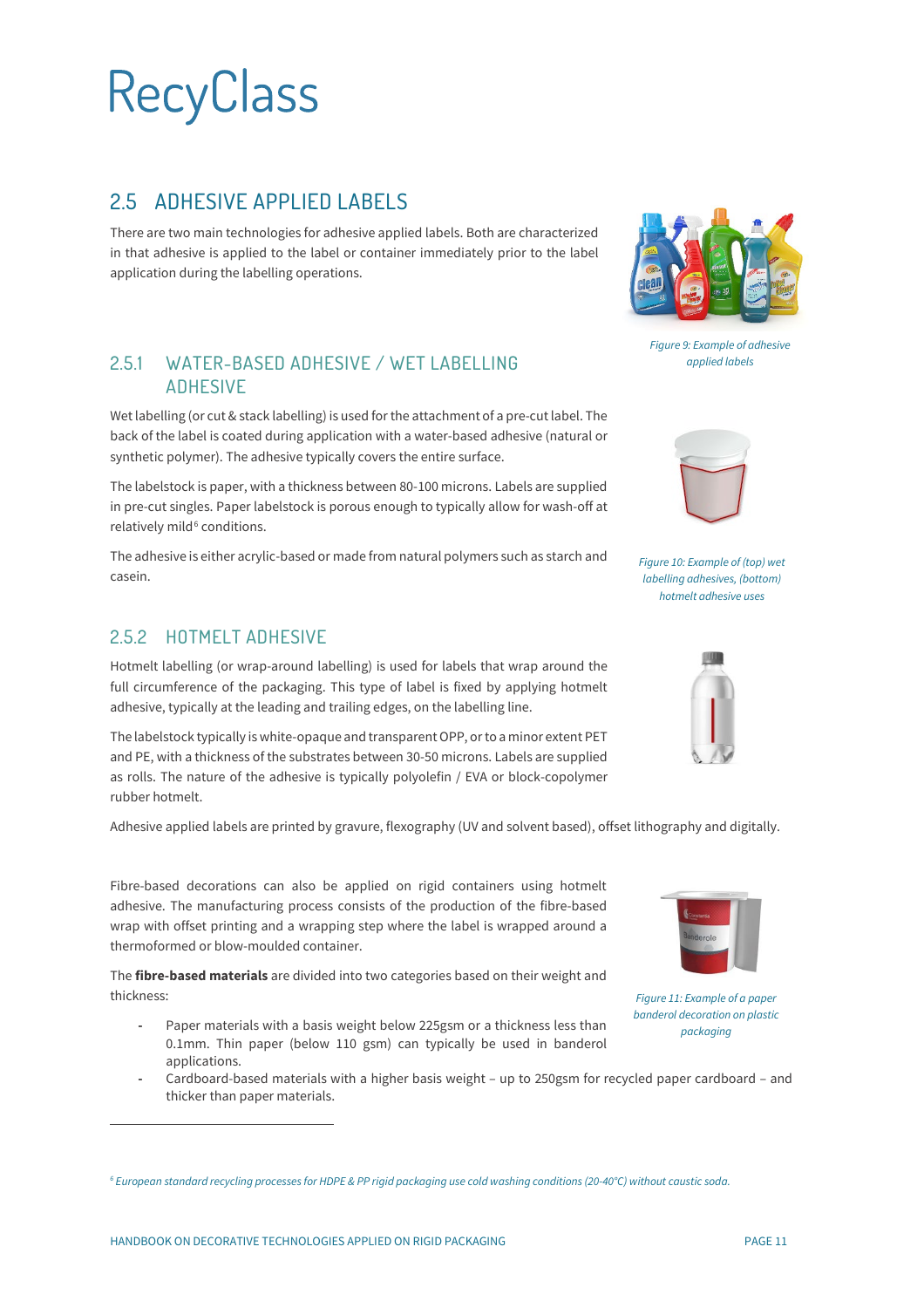**Hotmelt adhesive** is applied either on whole surface of the fibre-based materials or applied in the thin overlap area of the cardboard wrap. In the latter, fixing cup and cardboard wrap is partly done with adhesive, applying a few hotmelt dots or an entire hotmelt line.

The **printing inks** are vegetable oil based or water based. Mostly printing on outer face only, in exception also partly in inner face with single colour.

### <span id="page-11-0"></span>2.6 PRESSURE SENSITIVE LABELS / SELF-ADHESIVE LABELS

In their delivery form, Pressure Sensitive Labels (PSL) have a three-layer structure:

- **- Facestock**: can be either film or paper. Films are typically clear, white, or metallised. Papers are typically white or metallised.
- **- Pressure sensitive adhesive**
- **- Release liner**: is a silicone coated polyester (PET) film, glassine paper or to a smaller extent BOPP film. The liner is always separated during production and should not be considered in the PSL structure applied on packs, as it will not reach the common packaging waste streams. Dedicated liner recycling streams do readily exist.

It is worthwhile to also include "linerless" labels, that have the following construction: Silicone release layer – Print – Facestock – Pressure sensitive adhesive, and no liner used.



*Figure 12: Example of Pressure Sensitive Label*

The following representation provides a schematic of PSL production:



*Figure 13: Schematic representation of PSL production*

Self-adhesive labels can be printed in many different technologies including UV, solvent, and water-based inks via gravure, flexography screen, offset or digital print processes, and the print may be protected by a varnish layer or a filmic overlaminate.

Functional requirements will determine adhesive technology. The adhesives used for PSL production can be classified in four chemistries:

- **-** Acrylic dispersion or emulsions
- **-** Polyolefin / EVA hotmelt
- **-** UV-curable acrylic pressure sensitive hotmelt
- **-** Block-copolymer rubber PSA hotmelt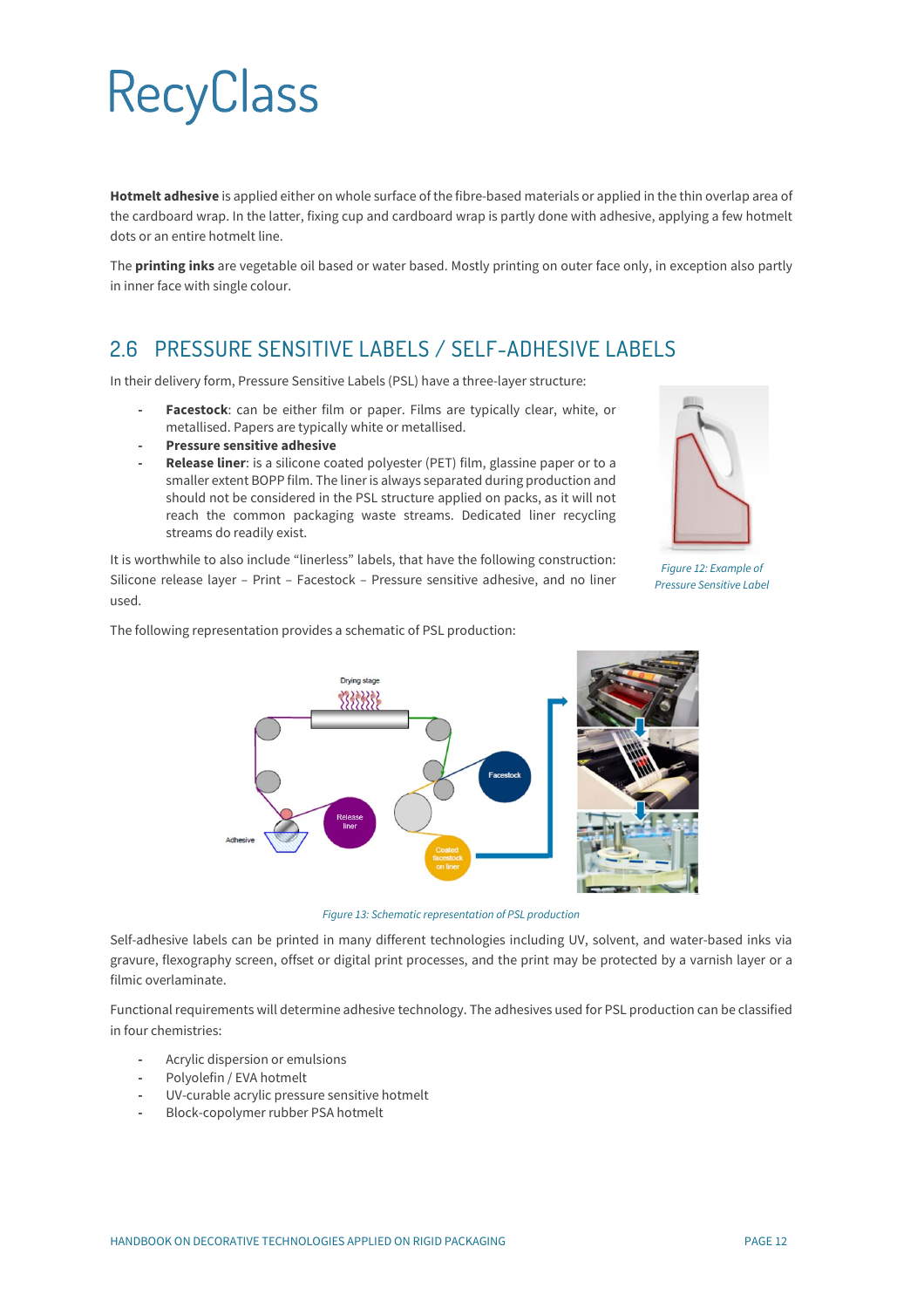Solvent based acrylics should be relatively uncommon today for label applications. They are however used in high end pressure sensitive applications such as pharmaceutical, durables, outdoor, construction and roadworks.

The coating weight of pressure sensitive adhesives could range from 10 – 25 gsm, however from 12 – 17 gsm would be rather common.

Pressure Sensitive Labels can be designed to be permanent, removable, or washable. The behaviour of the label is strongly linked to the type of substrate (e.g., type of container) on which the label is applied. The washability of the label can be easily assessed according to RecyClass and EPBP Washing Quick Test Procedures<sup>[7](#page-12-1)</sup>.



*Figure 14: Example of applied PSL*

### <span id="page-12-0"></span>2.7 ADHESIVES AND LABELLING OVERVIEW AND TERMINOLOGY

The following table summarizes the correlation between adhesive function and chemistry $^8$  $^8$ .

| <b>CHEMISTRY / FUNCTION</b>                          | <b>WET LABELLING</b> | <b>HOTMELT</b><br><b>LABELLING</b> | <b>PRESSURE SENSITIVE</b><br><b>LABELS</b> |
|------------------------------------------------------|----------------------|------------------------------------|--------------------------------------------|
| <b>ACRYLIC RESIN DISPERSION /</b><br><b>EMULSION</b> |                      |                                    |                                            |
| <b>NATURAL POLYMER-BASED</b><br><b>ADHESIVES</b>     |                      |                                    |                                            |
| <b>HOTMELT ADHESIVES:</b>                            |                      |                                    |                                            |
| <b>POLYOLEFIN / EVA</b><br>$\bullet$                 |                      |                                    |                                            |
| <b>UV-CURABLE ACRYLIC</b><br>$\bullet$               |                      |                                    |                                            |
| <b>BLOCK-COPOLYMER</b><br>$\bullet$<br><b>RUBBER</b> |                      |                                    |                                            |

Pressure sensitive wordings are defined by FINAT as reported below:

- **- Pressure sensitive**: American term for self-adhesive (and materials).
- **- Pressure sensitive label stock**: The combination of face material, pressure-sensitive adhesive, and release liner from which pressure sensitive (self-adhesive) labels are manufactured.
- **- Pressure sensitive laminate**: The combination of face material, pressure sensitive adhesive, and release liner used for manufacturing self-adhesive labels.
- **- Pressure Sensitive Adhesive** (PSA): An adhesive which remains 'tacky' when dry and which is used in the manufacture of self-adhesive labels.

<span id="page-12-1"></span>*<sup>7</sup>* [RecyClass Testing Protocols](https://recyclass.eu/recyclability/test-methods/)

<span id="page-12-2"></span>*<sup>8</sup> Source: FEICA Terminology and definitions to be used in the context of plastic packaging recycling. More information on* [FEICA website](https://www.feica.eu/)*.*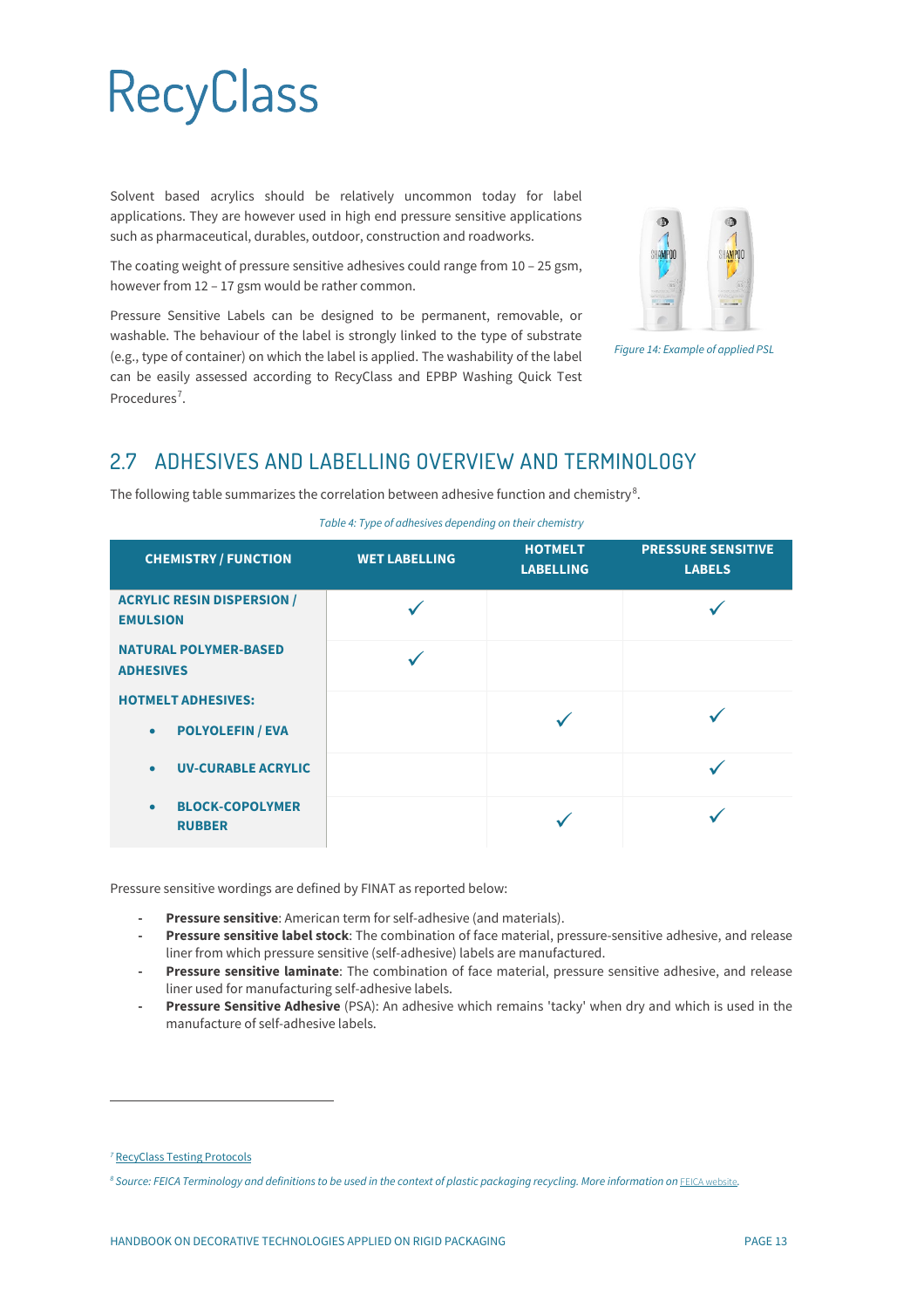Additional definitions provided by FEICA are useful to define the adhesive behaviour during the recycling process and applies for all adhesive applied labels' categories listed above:

- **- Water-soluble / alkali-soluble adhesive application**: Any applied adhesive capable of dissolving in water or alkali in the recycling process. The dissolved adhesive is transferred into the process water and remains in solution until the washing liquid undergoes a recovery or cleaning step.
- **- Releasable adhesive application**: Any applied adhesive capable of releasing on at least one side of its bond under the specified conditions in the recycling process. After releasing, the adhesive remains on one or on both substrates. The process water does not accumulate adhesives (it is not recommended to recycle the washing solution).

### <span id="page-13-0"></span>2.8 SLEEVE TECHNOLOGIES

#### <span id="page-13-1"></span>2.8.1 HEAT SHRINK SLEEVE

Shrink sleeve (or shrink sleeve labels) are wrap around sleeves that utilize heat in the application process to shrink the sleeve to the shape of the container, instead of coating on the surface with an adhesive. Adhesive is not required in sleeving operations. Two types of shrink sleeve exist depending on the process direction: transverse direction (TD) & machine direction (MD).



*Figure 15: Example of heat shrink sleeve on bottle*

TD shrink sleeve is processed under heat in the transversal direction only to accommodate contoured containers. The sleeve is supplied in tube form and applied over a container and then shrunk using radiant heat, hot air or steam. The sleeves are held in place by tension and intimate contact with the container only.

MD sleeves shrink in the machine direction and not in the transverse direction . In this case the tube is formed in the labelling equipment at the point of application and then applied over the container and shrunk similarly to TD sleeves. Today, a vertical dual perforation line can be incorporated for the purpose of removing the sleeve from the container prior to disposal by the consumer.

Most commonly used **shrink sleeve materials** in Europe are PET-G and OPS films typically in the range of 30-50 micrometres in thickness. PVC shrink films have almost completely been replaced in EU markets because of environmental perceptions and concerns. Other materials such as PLA, foamed PS and foam/film laminates are used in limited quantities and can be considered niche products. Innovation materials include polyolefin-based (mix PE/PP) TD shrink materials that have density below  $1g/cm<sup>3</sup>$ .

Like pressure-sensitive labels, TD shrink sleeve can be **printed** by gravure, flexography (UV and solvent based), offset lithography and digitally. Unlike traditional labels, the ink is printed on the inside of the sleeve instead of on top of the label material (reverse printing). This allows the film to naturally protect the ink as it adheres to the container.

#### <span id="page-13-2"></span>2.8.2 STRETCH SLEEVE

The stretch sleeve (or stretch sleeve labels) is supplied in tube and applied by stretching over a container. Tension is released when the label is in the correct location and the labels are held in place through intimate contact with the container only. No adhesives are used in this type of sleeving operation. Stretch sleeves are printed in flexography.

Certain types of stretch sleeve are made of modified polyethylene (LDPE) film, typically 50 micrometres in thickness. Stretch sleeve films may also contain linear low-density polyethylene (LLDPE). It is useful to note that stretch sleeves have an "intended breaking point" that under pressure (e.g., during collection/transfer car/sorting) enables sleeve to separate from the body.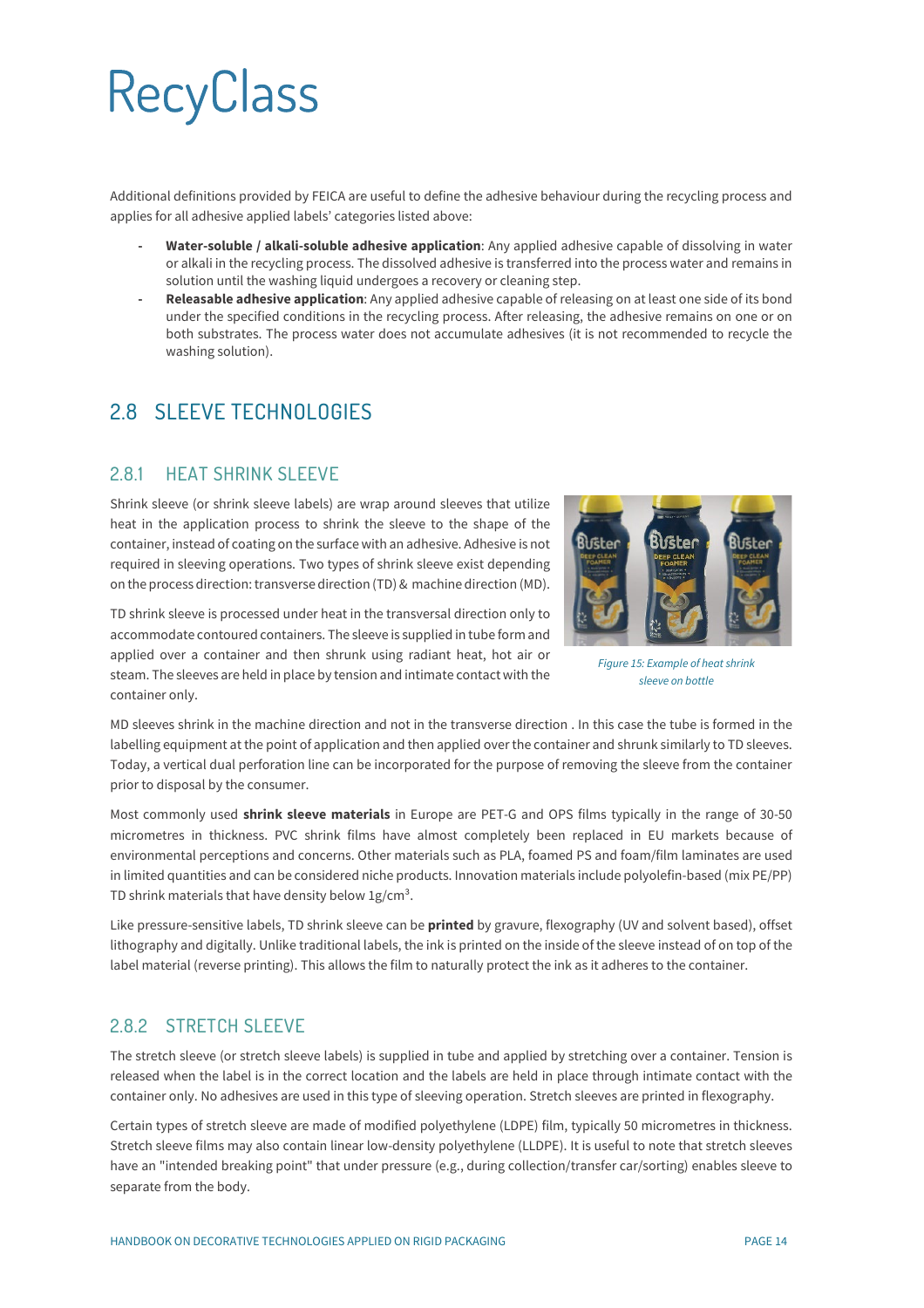#### <span id="page-14-0"></span>2.8.3 CARDBOARD SLEEVE

Less commonly used than plastic sleeves, cardboard sleeves can also be wrapped around plastic containers – mainly cups – to decorate. The manufacturing process consists of the production of the cardboard wrap with offset printing and a wrapping step where the cardboard is wrapped around a thermoformed container. As for the other sleeves categories, no adhesives are used in this type of sleeving operation.

The **printing inks** are vegetable oil based or water based. Printing is done mostly on outer face only, and in exception partly in inner face with single colour.

Two types of **cardboard materials** are used: either virgin paper 190-200gr/m² or recycled paper 230-250gr/m².

Innovative cardboard sleeves are designed to be self-detachable when subject to mechanical stress. This results in the separation of the plastic cup and the cardboard sleeve during waste collection and compaction, allowing higher recycling rates and practically no contamination of the plastic stream. A sorting test<sup>[9](#page-14-3)</sup> is mandatory to assess the behaviour of this kind of decorative technology.

### <span id="page-14-1"></span>2.9 IN-MOULD-LABELS

In-mould labelling is the use of paper or plastic labels during the manufacturing of rigid PP and HDPE packaging by blow moulding, injection moulding, or thermoforming processes. The label serves as an integral part of the final product, which is then delivered as a pre-decorated item.

IML is a fully automated process in which a pre-printed paper or film is inserted into a mould before the container is created. As the container is being formed, the container resin fuses into the label, thus wedging it on the sidewall of the container structure. Because IML is firmly attached to the container, it will enter the recycling process with the container.

**Printing methods** of IML are (UV-) Offset, (UV-) Flexography, Digital Printing, Rotogravure, UV Rotary Letterpress.

The vast majority of IML labels have no adhesive on the backside as the container melts into the label. In case paper IML labels for blow moulding are used, the paper label can have an adhesive on the backside.

Polypropylene is commonly used as **label material**, with a thickness of 40-110 micrometres resulting in a monomaterial packaging. PE and paper are less used materials for IML decoration.

### <span id="page-14-2"></span>2.10 HEAT TRANSFER LABELS

A heat transfer label is a specific type of decoration, which is transferred from a carrier (transfer paper or foil) onto an object using heat (and pressure). The carrier holds a release layer specific to the print process and the type of product to be decorated. As there is no face stock material present, the result is a "no-label" look with ink + wax construction applied at a total thickness of about 10 microns. Gravure, flexographic, and digital print processes are used to produce heat transfer labels.



*Figure 16: Example of cardboard sleeve on plastic cups*



*Figure 17: Example of In-Mould Label on packaging*

<span id="page-14-3"></span>*<sup>9</sup> Sorting behaviour of plastic packaging can be assessed following the RecyClass Sorting Evaluation Protocol (*<https://recyclass.eu/recyclability/test-methods/>*)*